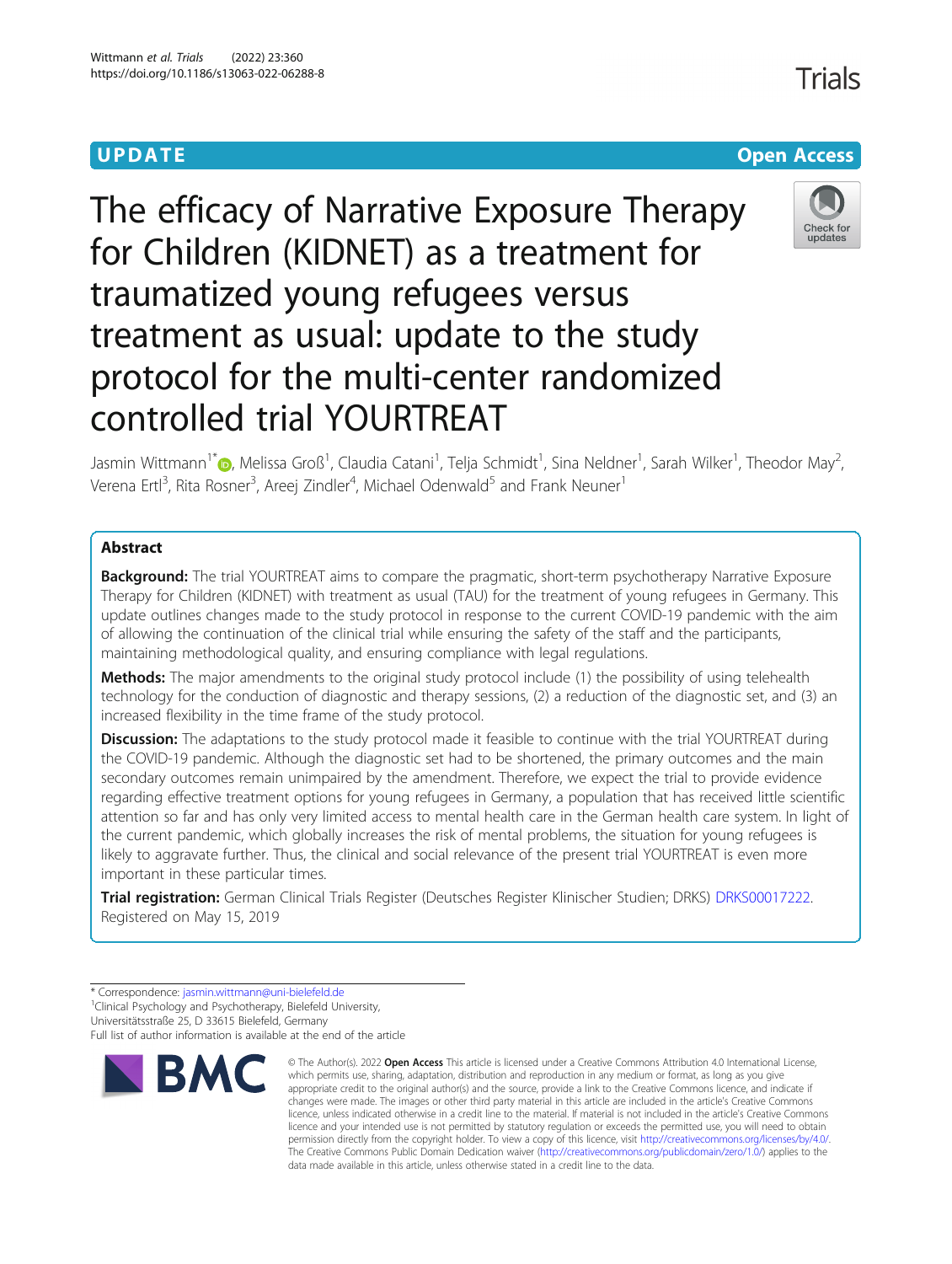Keywords: Post-traumatic stress disorder, Children, Adolescents, Refugees, Narrative Exposure Therapy for Children (KIDNET), Randomized controlled trial

#### Background

This update refers to the study protocol of the multicenter clinical trial "The efficacy of Narrative Exposure Therapy for Children (KIDNET) as a Treatment for Traumatized Young Refugees versus Treatment as Usual" (YOURTREAT) originally published in TRIALS [[1\]](#page-4-0) and should be read in conjunction with the original study protocol.

The current COVID-19 pandemic is an unpredicted and extraordinary situation, posing challenges to clinical trials and requiring adaptations of the study protocols for the yet uncertain duration of the pandemic in order to allow for a safe continuation of trial activities and avoid attrition of participants [[2\]](#page-4-0). The following protocol amendment was thus implemented to the clinical trial YOURTREAT as a reaction to the current challenges with the aim of allowing the continuation of the clinical trial while ensuring the safety of the staff and the participants, maintaining methodological quality and ensuring compliance with legal regulations.

In March 2020, German authorities have issued far reaching measures in response to the COVID-19 pandemic including restrictions such as curfew, contact ban, and a prohibition of clinical research. These measures required a temporary suspension of recruitment activities in all study centers from March to July 2020; however, the clinical activities with participants already enrolled in the study (ongoing diagnostic interviews and therapies) were continued for ethical reasons. Because the federal states are responsible for the anti-pandemic regulations in Germany, the specific local requirements vary between the study centers. During the early stage of the pandemic, regulations have been changing almost every 2 weeks and have remained unsteady to the present day. Therefore, the YOURTREAT trial protocol needed to be adapted to ensure the continuation of the trial in these unstable conditions.

#### (1) Use of telehealth technologies

In order to allow for the safe continuation of the trial during the pandemic and to make it feasible to reach out to patients who are unable to attend personally (e.g. due to quarantine or travel restrictions), telehealth technologies have been introduced to the trial. Telehealth technologies must be certified for the use in the German health care system and employed in full concordance with the guidelines for video-based therapy issued by the German federal chamber of psychotherapists [\[3\]](#page-4-0) and the respective currently valid guidelines of the regional

chambers of the federal states. In addition, participants in the YOURTREAT project are required to have a telephone connection in place (e.g. mobile phone) and to provide the clinician with the telephone number for the event of disruptions in the internet connection. Before conducting a telehealth-based appointment, the following conditions must be met: (1) the participant has been informed about the nature and particularities of a telehealth-based appointment and an additional informed consent for the application of telehealth has been obtained. (2) Acute suicidality has been ruled out through the evaluation of the qualified clinician. In case either  $(1)$  or  $(2)$  does *not* apply, the appointment cannot be conducted via telehealth.

Diagnostic interviews can be conducted using telehealth technologies at all time points of the study (t1: pre therapy, t2: 6-month follow-up, t3: 12-month follow-up). In order to avoid a high variability in treatment provision, which might limit the interpretability of the trial results, the use of telehealth technologies for KIDNET therapy sessions should be the exception. Instead, KIDNET should be provided faceto-face following strict hygienic measurements to reduce the risk of an infection. However, telehealth can be allowed in special cases that need to be justified (e.g. to ensure the completion of a therapy during contact-ban, for cases that belong to a high risk group, for cases in quarantine). In case an interpreter is required for a diagnostic and/or therapeutic process, he or she can join the session using telehealth if the participant agrees and if this is perceived as practicable by both therapist and patient.

#### (2) Reduction of the diagnostic set

To account for the additional logistical efforts of diagnostic procedures provided through telehealth, some items and instruments have been removed from the diagnostic batteries. For the t1 assessment, single items from the sociodemographic information, mobile phone use, and the asset list have been removed. For t2 and t3 measurements, the same questions have been removed, as well as the event checklists and the questionnaires post-migration living conditions and Adolescent Discrimination Distress Index (ADDI) (see Fig. [1](#page-3-0) for an overview). Although the diagnostic set had to be shortened, the primary outcomes and the main secondary outcomes remain unimpaired by the amendment.

#### (3) Increased flexibility in the time frame of the trial

To account for the uncertain and unsteady conditions of the trial during the pandemic which are likely to result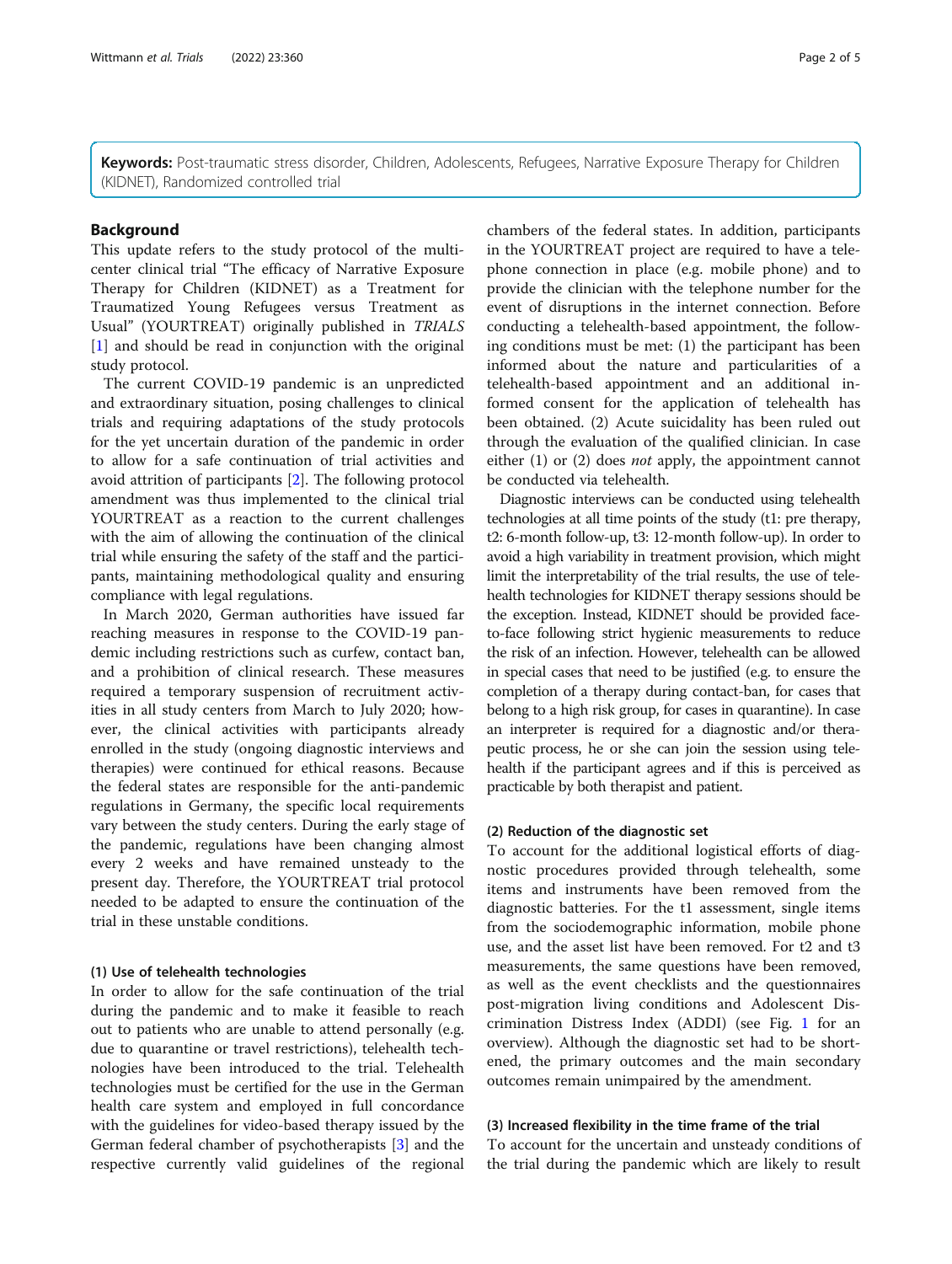|                                           | <b>STUDY PERIOD</b>         |                           |                                                             |                        |                                              |                                               |
|-------------------------------------------|-----------------------------|---------------------------|-------------------------------------------------------------|------------------------|----------------------------------------------|-----------------------------------------------|
|                                           | <b>Enrolment</b>            | <b>Allocation</b>         |                                                             | <b>Post-allocation</b> |                                              |                                               |
| <b>TIMEPOINT</b>                          | t <sub>0</sub><br>Screening | $t_1$                     | $\mathsf{R}$<br>(immediate<br>Randomi-<br>zation at $t_1$ ) |                        | t <sub>2</sub><br>(6 months<br>after $t_1$ ) | t <sub>3</sub><br>(12 months<br>after $t_1$ ) |
| <b>ENROLMENT</b>                          |                             |                           |                                                             |                        |                                              |                                               |
| <b>Eligibility screen</b>                 | $\boldsymbol{\mathsf{X}}$   |                           |                                                             |                        |                                              |                                               |
| <b>OPTIONAL SCREENING*</b>                |                             |                           |                                                             |                        |                                              |                                               |
| <b>Informed Consent SCREEN</b>            | $\boldsymbol{\mathsf{X}}$   |                           |                                                             |                        |                                              |                                               |
| <b>RHS-15</b>                             | $\boldsymbol{\mathsf{X}}$   |                           |                                                             |                        |                                              |                                               |
| PC-PTSD-5                                 | $\boldsymbol{\mathsf{X}}$   |                           |                                                             |                        |                                              |                                               |
| <b>INTERVENTIONS</b>                      |                             |                           |                                                             |                        |                                              |                                               |
| <b>KIDNET</b>                             |                             |                           |                                                             |                        |                                              |                                               |
| TAU**                                     |                             |                           |                                                             |                        |                                              |                                               |
| Documentation of (S)AEs                   |                             |                           |                                                             |                        |                                              |                                               |
| <b>ASSESSMENTS</b>                        |                             |                           |                                                             |                        |                                              |                                               |
| Informed Consent TRIAL                    |                             | $\times$                  |                                                             |                        |                                              |                                               |
| Sociodemographics                         |                             | $\times$                  |                                                             |                        | $\boldsymbol{\mathsf{X}}$                    | $\times$                                      |
| <b>WAEC</b>                               |                             | $\times$                  |                                                             |                        | removed                                      | removed                                       |
| Family Violence Checklist                 |                             | $\times$                  |                                                             |                        | removed                                      | removed                                       |
| Intimate Partner Violence<br>Checklist    |                             | X                         |                                                             |                        | removed                                      | removed                                       |
| CAPS-CA-5                                 |                             | $\boldsymbol{\mathsf{X}}$ |                                                             |                        | $\boldsymbol{\mathsf{X}}$                    | X                                             |
| Complex PTSD symptoms                     |                             | $\times$                  |                                                             |                        | X                                            | X                                             |
| C-SSRS                                    |                             | $\times$                  |                                                             |                        | $\times$                                     | X                                             |
| <b>Consumption and Asset</b><br>Checklist |                             | X                         |                                                             |                        | X                                            | X                                             |
| SOMS-7 (17 items)                         |                             | X                         |                                                             |                        | X                                            | X                                             |
| Short medical anamnesis                   |                             | X                         |                                                             |                        | X                                            | X                                             |
| HSCL-37A                                  |                             | X                         |                                                             |                        | X                                            | X                                             |
| Post-migration living<br>conditions       |                             | X                         |                                                             |                        | removed                                      | removed                                       |
| <b>ADDI</b>                               |                             | X                         |                                                             |                        | removed                                      | removed                                       |
| SITBI-G (4 items)                         |                             | X                         |                                                             |                        | X                                            | X                                             |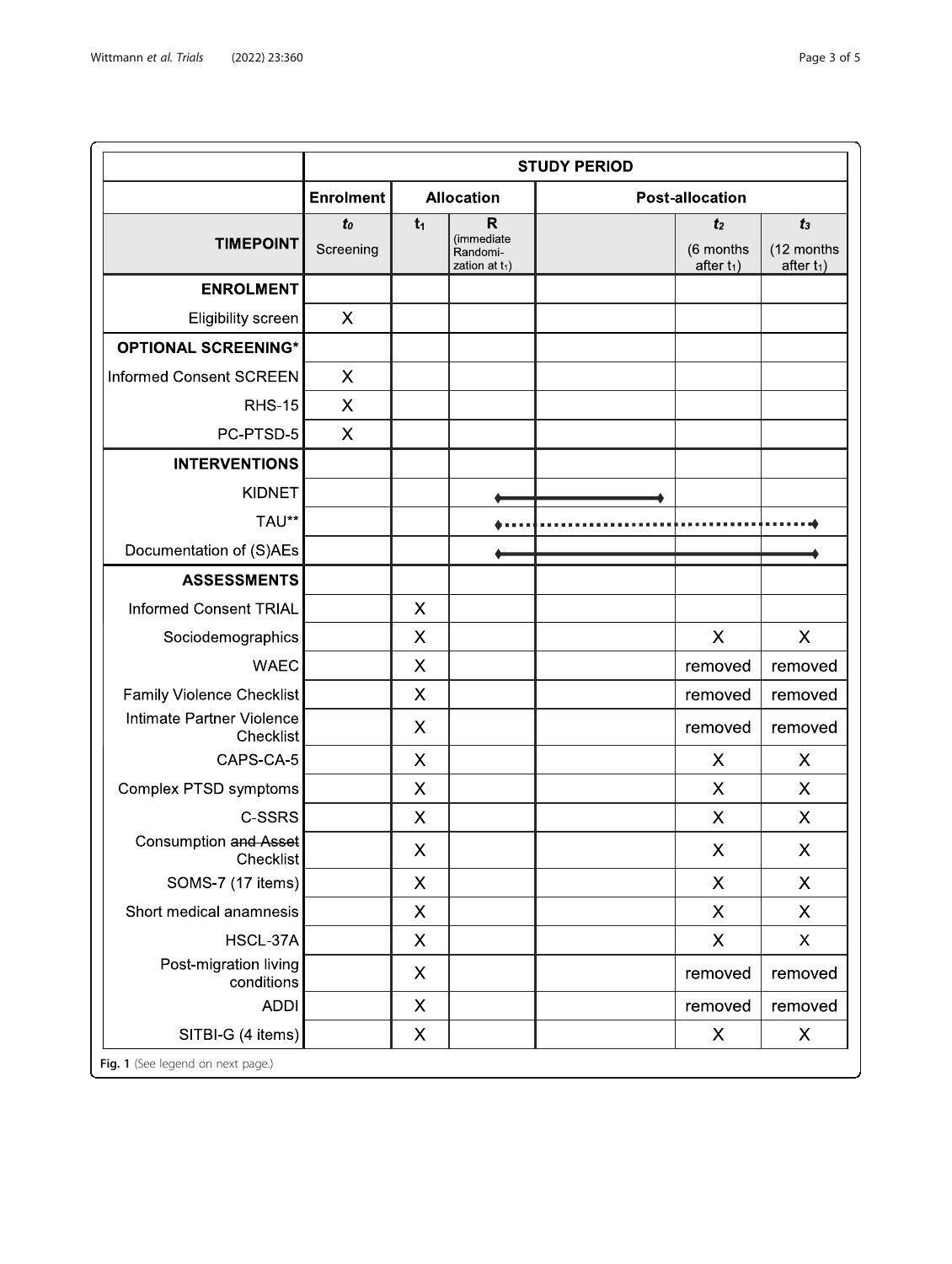#### <span id="page-3-0"></span>(See figure on previous page.)

Fig. 1 Displayed are the standard protocol items (SPIRIT) for the clinical trial YOURTREAT including enrolment, diagnostic assessments, and interventions—reduction to the most essential elements. -ADDI, Adolescent Discrimination Distress Index; CAPS-CA-5, Clinician-Administered PTSD Scale for DSM-5 – Child/Adolescent Version; C-SSRS, Columbia Suicide Severity Rating Scale; HSCL-37a, Hopkins symptom checklist-37 for refugee adolescents; KIDNET, Narrative Exposure Therapy for Children; PC-PTSD-5, Primary Care Post-traumatic Stress Disorder Screen for DSM-5; RHS-15, Refugee Health Screener-15; (S)AE, (serious) adverse event; SITBI-G, German version of the self-injurious thoughts and behaviors interview; SOMS-7, Screening for Somatoform Symptoms 7; TAU, treatment as usual; WAEC, War and Adversities Exposure Checklist. Single asterisk (\*) indicates the following: next to established recruitment procedures of the study centers, participants can be recruited and screened by Intercultural Therapy Assistants as an entryway into the trial. Double asterisk (\*\*) indicates the following: TAU: patients will be instructed to seek treatment within the general health care system. Therefore, in contrast to KIDNET, the duration of TAU cannot be specified a priori

in delays in the therapeutic or diagnostic processes, we increased the flexibility of the time frame of the trial. The tolerance window of assessments at the post and follow-up timepoints is extended to 4 weeks before until 4 weeks after the scheduled timepoint. The tolerance window for the beginning and ending of the NET has been extended from 1 to 2 weeks. However, the uncertain conditions of the trial may require deviations even from the extended time windows in single cases. If an assessment or therapy appointments should not be possible within the time frame, the procedure should be completed with minimum delay. The reasons for the deviation as well as the details of the delay need to be documented.

# Impact of the COVID-19 pandemic on the trial

At the beginning of the pandemic, in March 2020, the trial was in the initiation phase: Two out of four study centers had already started recruitment, while the remaining two centers prepared for the start of recruitment. A total number of 15 participants had been randomized, and four 6-month follow-up assessments had been completed. Since recruitment activities (e.g., outreach at school, youth centers or refugee accommodations) represented main activities at this stage of the trial, the restrictions due to the pandemic significantly slowed down recruitment into the trial. Therefore, we applied for an extension of the trial activities for 2 years, which was approved by the German Federal Ministry of Education and Research (BMBF).

# Discussion

The aim of the amendment of the clinical trial YOURTREAT was to allow the continuation of the trial after a careful risk assessment. The current pandemic and the corresponding protocol amendments might increase unsystematic variance in the trial. However, since the treatment under investigation, KIDNET, will be conducted face-to-face as originally planned (except for singe cases that need to be justified), the interpretability of the trial results will not be compromised by the protocol changes.

Further, COVID-19-associated impacts on the trial (e.g. canceled appointments due to COVID-19 infections

or quarantine of patients) will be carefully documented in order to allow us to investigate the potential impact of the pandemic on the trial.

Given that the mental health burden is globally increased by the pandemic [\[4](#page-4-0)] and the fact that refugees have a higher probability to be exposed to COVID-19-associated risk factors such as isolation, crowded housing, economic insecurity, or familial violence [[5\]](#page-4-0), the importance of short and pragmatic interventions for this population has been escalated by the pandemic. Therefore, the results of the trial YOURTREAT are urgently needed to inform the regular health care system on effective treatment options for the particularly vulnerable group of young refugees.

#### Acknowledgements

The German Federal Ministry of Education and Research is funding the project.

#### Authors' contributions

Sarah Wilker drafted the original study protocol under supervision of Frank Neuner and Claudia Catani. Melissa Preusse, Jasmin Wittmann, Telja Schmidt, Sina Neldner, and Verena Ertl developed the changes to the study protocol outlined in this update under supervision of Frank Neuner and Claudia Catani. Sarah Wilker and Jasmin Wittmann prepared the manuscript for the update. All authors critically revised the study update and approved this version (1.6.) of the study protocol.

#### Funding

Open Access funding enabled and organized by Projekt DEAL. The study is funded by the German Federal Ministry of Education and Research (BMBF; 01GL1749C). The sponsor of the trial is Bielefeld University (Universitätsstraße 25, 33615 Bielefeld).

# Availability of data and materials

Not applicable

#### Ethics approval and consent to participate

The Ethics Committee of the German Psychological Association approved the original study protocol (approval date: 6 May 2019). This study protocol update has been submitted as an amendment to the ethical committee of the German Psychological Association (Deutsche Gesellschaft für Psychologie). Approval has been granted on 25 July 2020. Written informed consent will be obtained from all study participants before study participation.

### Consent for publication

Not applicable

#### Competing interests

The authors declare that they have no competing interests.